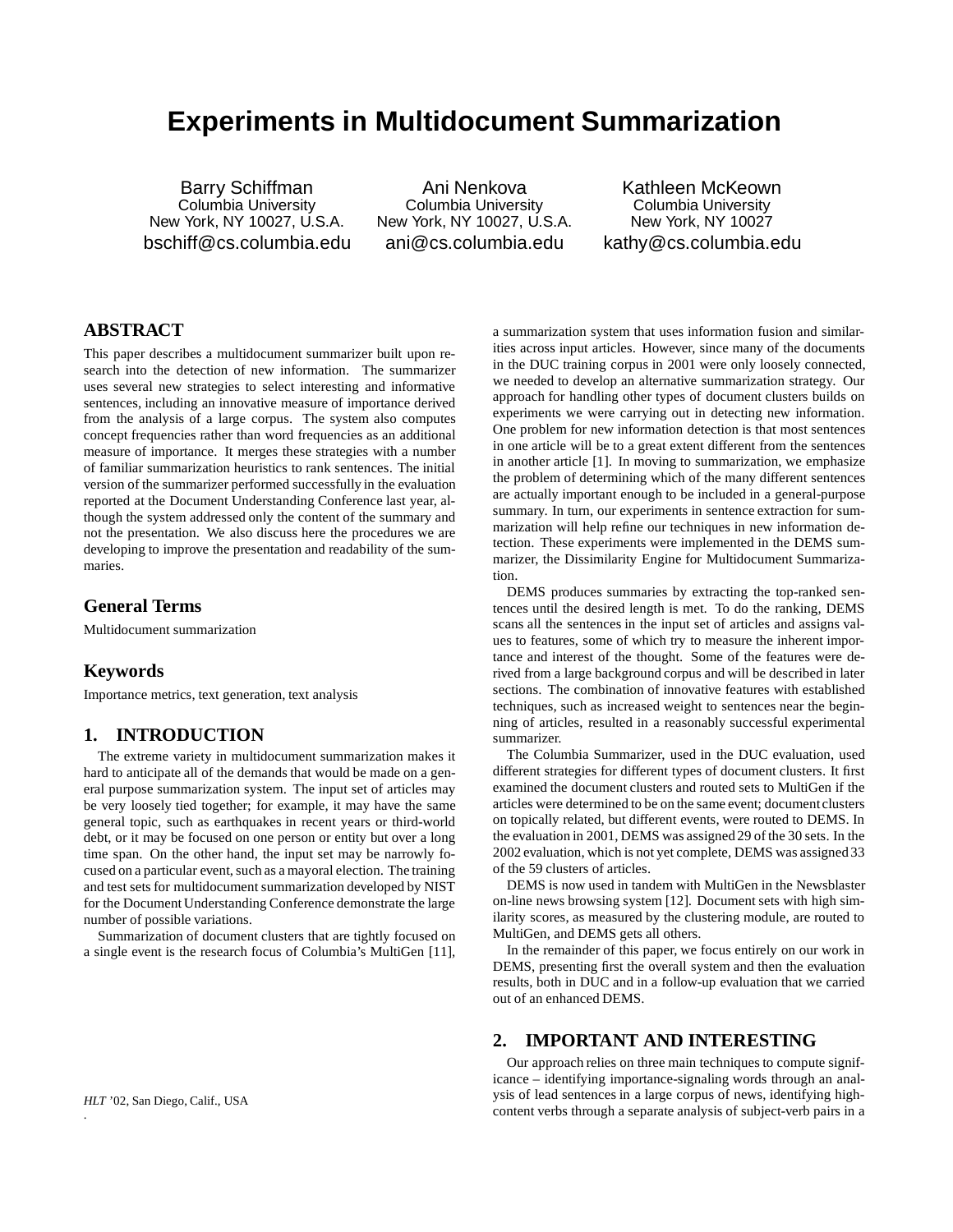**Figure 1: DEMS architecture. The darker boxes represent the system as used at the Document Understanding Conference in 2001. The lighter boxes are the modules added since then.**



news corpus, and finding the dominant concepts in the input clusters of articles – rather than frequent words. Figure 1 shows how the system is arranged.

### **2.1 Lead Values**

It is well known that the lead sentences of news articles can often make excellent brief summaries [15], but it is difficult to decide which of them to choose in the multidocument setting. Further, the lead sentences do not always indicate the significance of the article. But, if we can identify topics that often appeared in the lead sentences, then by definition these topics should cover important and interesting information. We examined first a large corpus of New York Times articles from 1996, and later a corpus of Reuters articles from the same year to determine what features could distinguish lead sentences from the average sentence [18]. Using just the noninflected forms of the words as the features, we developed lists of 4,600 and 4,900 words from the two corpora that tended, with a reasonable measure of statistical significance, to be in the leads of articles more often than in the full text. We hypothesized that, on average, sentences with more high "lead words" would tend to reflect important events. Table 1 shows a sample of lead words from the Reuters corpus. The criteria for selecting the lead words is:

$$
\frac{p(W_{inlead})}{p(W_{anywhere})} > 1
$$

The ratios were checked for statistical significance with the binomial test and only those with ratios where  $pvalue < 0.05$  were accepted for inclusion in the lexicon.

The lead words are used as binary values, and averaged over the entire article, so that the sentence richest in lead words gets the highest score. By using the lexicon of lead words we are often able to locate secondary topics of interest in the articles, and to make comparisons of importance across documents. Thus, the system goes beyond the simple technique of grabbing the lead sentences – a technique that forms one of the baselines in the DUC evaluation.

We regard the lead words as a beginning of our approach to as-

**Figure 2: Lead words are those more likely to be found at the beginnings of news articles, and thus are likely to indicate importance in a general or global sense, without reference to the entities and events in a local cluster of articles.**



sess importance in new-information detection, where a statement might have few entities in common with all the material previously seen. We make the distinction between *local importance*, that is importance in the context of the articles we have in a cluster, and *global importance*, or importance is some larger, universal context (Figure 2). The lead-words lexicon is then one way to identify information that is globally important. We are experimenting with others for use in both the summarizer and in new-information detection.

# **2.2 Verb Specificity**

In an effort to put sentences with the maximum amount of content into the summaries, we borrowed an the idea of verb specificity comes earlier work on a a biographical summarizer [19]. In that work, we sought to retrieve from a large corpus a brief description and a short list of interesting events about a person or several people. We first extracted a short description of the person and used the head nouns in that description to select sentences with verbs closely associated with the kind of person the user was interested in, reasoning that these sentences would be more relevant.

In the biography work, we also experimented with the notion of verb specificity. If a verb was closely associated with only a few types of subjects, i.e. one that is highly specific, it would tend to convey information by itself in a sentence, and it would indicate a specific, well-defined event. For example, a verb like "arrest" suggests police activity. But less specific verbs (e.g., "be" or "do") occur with a wide range of subjects and objects.

We found in constructing the biographical summarizer that descriptions could be found with the aid of pattern matching. But representative events important to that person were more difficult to select. In a large corpus, a great number of sentences might mention the particular name the user was interested in, but not all of them were interesting or informative. The system ranked sentences on the basis of how closely tied the verbs were to the terms in the person's description. The association of subject nouns to verbs was computed on the basis of a large corpus study. Mutual information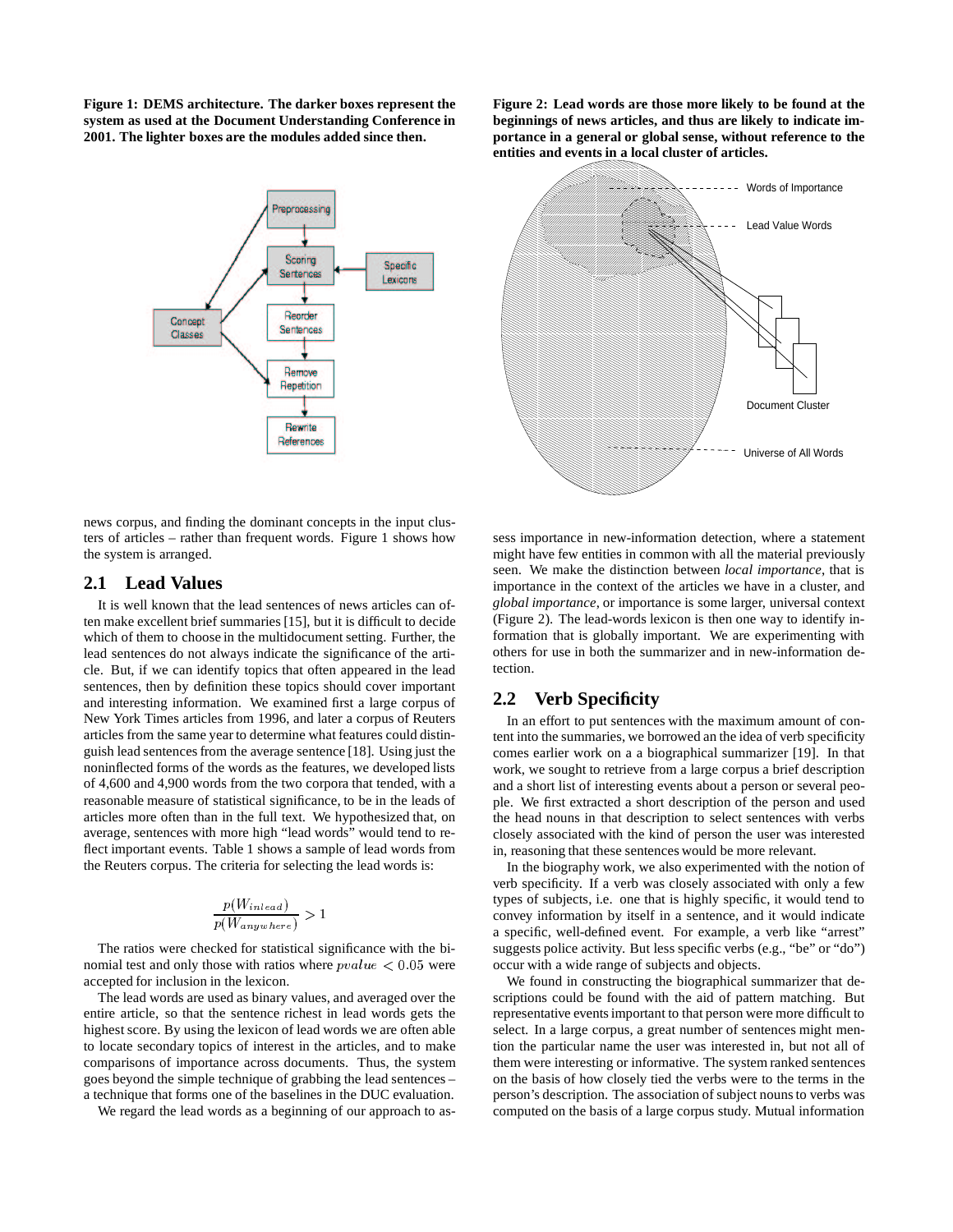Table 1: A sampling of the Lead Value Lexicon made from the 1996 Reuters news wire. The entries are also used only as binary **values.**

| cynical      | coaxing      | eerie        | renovator  | $\text{clip}$ | impressionism | cutter           | tusker       |
|--------------|--------------|--------------|------------|---------------|---------------|------------------|--------------|
| worn-out     | convalescent | vial         | unplayable | waterlogged   | syphilis      | decathalon       | dragonfly    |
| gigantic     | extricate    | unbowed      | cherry     | waterborne    | watershed     | phenobarbital    | reappearance |
| rivet        | heady        | beloved      | placid     | bloke         | caravan       | large-scale      | windfall     |
| petrol       | dame         | mend         | truffle    | chubby        | enthral       | enunciate        | dank         |
| stopgap      | freak        | pensive      | meld       | mortuary      | well-kept     | well-established | one-man      |
| linguist     | impresario   | ostrich      | possess    | chump         | crestfallen   | menu             | electronics  |
| nationalize  | restive      | daub         | vile       | wizard        | finalist      | dishevelled      | crossroad    |
| autism       | workable     | reverberate  | excitable  | trawler       | sizeable      | insolvent        | stewardess   |
| rhyme        | fluorescent  | sharpen      | infighting | setter        | electrical    | mesa             | jeopardize   |
| chunk        | rude         | rambunctious | polyglot   | chivalry      | statistical   | impressionist    | bloodbath    |
| conscription | spectre      | crowning     | zealotry   | intrusion     | gutsy         | westernmost      | showpiece    |

statistics were collected from a year's worth of newswire.

The data suggested that many verbs were closely tied to a only a few classes of nouns. We derived a "verb specificity" measure that reflects how often the mutual information between a particular verb and one noun or another exceeded a threshold.

$$
VerbSpecificity = \frac{Count(V_{mi>T})}{Count(V_{mi>0})}
$$

In the DEMS summarizer, the highest verb specificity in a sentence is used as the feature, in order to give increased weight to sentences rich in content. The motivation is to identify sentences that convey a complete thought by themselves, without depending too much on the surrounding context.

### **2.3 Concepts**

A key feature in DEMS was reliance on concepts instead of the individual nouns and verbs. Thus, while we also use two frequency measures, we count the occurrences of concepts rather than words. On a single word basis, many common nouns and verbs will occur only once in a document, but two or more of them might actually be referring to the same idea or entity. Thus, alone, the words might miss the point of the cluster, but when considered as a "Concept Set" would zero in on the main ideas.

To build the Sets, we collect equivalent nouns and verbs into classes of words that conceivably could refer to one another. At present, we use WordNet [13] synonyms, hypernyms and hyponyms, with some simple constraints to decide which words belong together. The constraints are imposed on words that have more than five senses, and therefore large numbers of synonyms – for example "matter" or "issue." The system has no means of disambiguating words and the sets tended to grow unacceptably large. By removing highly polysemous words, manageable sets are obtained. But we noticed that one sense often dominated some words with many senses. At the threshold of 5 senses, we lost words like "father." To restore some of the dropped words, we used the study of subjects and verbs mentioned above to find the words closest in usage to a number of polysemous words, and used that list in place of the WordNet entry.

This strategy, we felt, would provide a truer measure of "aboutness," and would produce higher weights for sentences that talk about the subject of the input set – or at least the topic that ties the articles together . In an ideal world, we would know which words referred to the key entities in the set, but at present we do not have a good way to resolve references either within documents or across documents. We find concept sets an acceptable alternative. Table 2

#### **Table 2: Sample concepts sets for one article.**

| war campaign warfare effort cause |    |
|-----------------------------------|----|
| operation conflict                | 10 |
| concern carrier worry fear scare  |    |
| home base source support backing  |    |
|                                   |    |
| arrive reach hand find receive    |    |
| report announce                   |    |
| prepare mount launch plunge       |    |

shows an example of the largest Concept Sets from one article.

#### **2.4 Other Features**

In addition, we used a number of other heuristics, many of which are found in other systems, such as additional value to sentences near the beginnings of articles, or the publication date to make sure the most recent information is included. We diminish the value of sentences that deviate too much from a normal size, which we set at 15 to 30 words, and of sentences with pronouns.

We settled on a set of weights experimentally, although we recognize these may not be ideal. Using machine learning techniques to derive weights or a set of rules for combining the features would incur a tremendous cost of preparing a training corpus.

Here is a list of the additional features:

- Location A negative value that penalizes sentences that appear late in the document.
- **Publication Date** Additional value to the most recent documents, on the assumption that users will want the most up-to-date information.
- **Target** Indicates the presence of the central personage in the document cluster, if one exists.
- **Length** A penalty for sentences that are below a minimum (15 words) and above a maximum (30 words). Short sentences are often require some introduction or reference resolution, or else are a kind of interjection. Long sentences can cover multiple thoughts that are often found elsewhere in the document cluster in single sentences.
- **Others** Indicates the presence of any named entity, weighted to the frequency of that entity across all documents.
- **Pronoun** A negative value on sentences that have pronouns in the beginning of the sentence.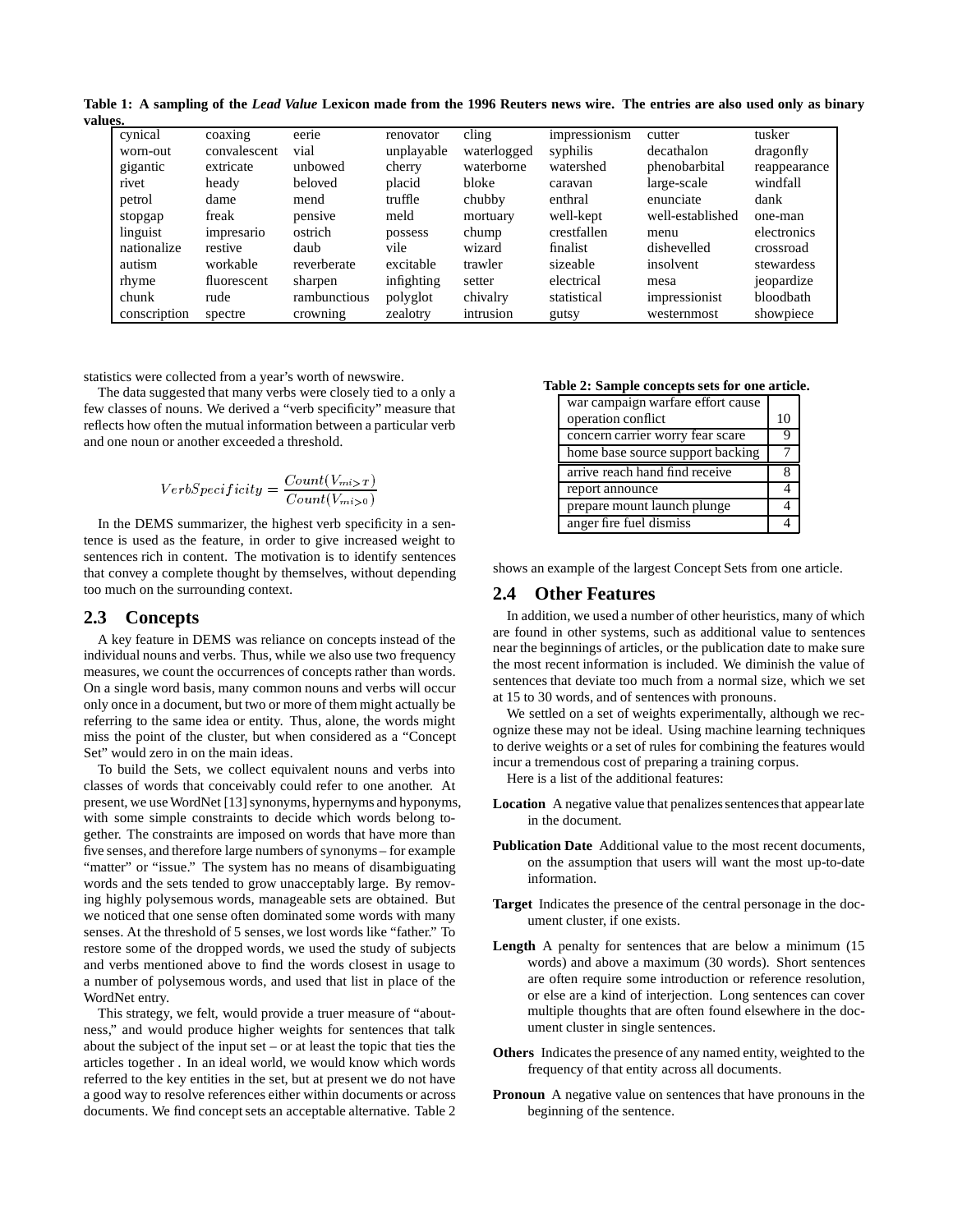**Role** A positive value in cases where a pronoun follows a named entity.

Lead Value, Set Frequency, Local Frequency and Verb Value are combined with each of the above features in a weighted sum of 11 features in total. The weights are determined experimentally, and have been revised periodically. Different sets of weight form different configurations, with Target and Publication Date emphasized for the biographical sets.

# **2.5 Ordering**

In the initial version of the summarizer used at DUC 2001, we had no time to try to make the output read better or clearer.

Since the conference last year, we implemented a simple ordering scheme to group the sentences from different documents together and then order those from a particular document in order of appearance.

In addition we check for repeated sentences in the output. Repetition was not a serious problem in in the DUC evaluation because the documents were not very similar and the sentences did match across articles. We used only string matching and thus allowed nearly identical sentences in the summary, an occurrencewhich did happen. In Newsblaster, this repetition is much more of a problem since most of the articles in a cluster are very close matches.

DEMS now uses the Concept Sets instead of individual words to measure the unordered overlap of content words between each new sentence proposed for the summary and all previously selected sentences. By using the Concept Sets, two sentences could be perfectly matched without having any specific words in common. The overlap threshold in DUC 2002 was set at 60%, but it is reduced to 40% in Newsblaster, where the document clusters are usually more cohesive and contain many more passages that have large amounts of overlap.

### **2.6 Named Entities**

References to named entities pose yet another problem to multidocument summarization. Summaries often contain cryptic mentions of people's last names or acronyms and as a result the text becomes unclear. Both intuition and corpus studies (e.g., [14]), suggest that it would be most natural to include people's full name and description at their first mention, and use shorter ways, e.g. last name only, to refer to them at subsequent mentions.

We experimented with an initial algorithm for modification of references to people within the summary. IBM's NOMINATOR system [16] was used to extract named entities from the input cluster.

Titles and premodifier descriptions are also extracted, for example "French President Francois Mitterand", "Actress Elizabeth Taylor", "Los Angeles Police Chief Daryl Gates" (Table 3). In this way, a list of all possible ways to refer to a named entity occurring in the summary is constructed. After ordering the sentences in the summary as described in the previous section, references are substituted so that the longest variant of the name, possibly including a title, appears as first mention and subsequent repeated variants are substituted with the shortest most common name variant.

"Shortest most common" is defined as the shortest way to refer to a person that occurs at least N times in the input documents, and  $N =$  number of times the person was referred to by name in the input/number of name variants for that person. This restriction is imposed so that atypical names such as nicknames can be avoided.

Even this simple algorithm seems to improve the clarity and readability of the summary. Immediate future work will focus on coming up with more sophisticated ways of picking variants for

#### **Table 3: Count of references to the actress Elizabeth Taylor in a cluster in the DUC 2001 test corpus.**

| <b>Actress Elizabeth Taylor</b> |    |
|---------------------------------|----|
| Ms. Taylor                      |    |
| Elizabeth                       | 1  |
| Liz Taylor                      | 3  |
| Elizabeth Taylor                | 8  |
| Liz                             | 11 |
| Taylor                          | 31 |
| Miss Taylor                     | 33 |
|                                 |    |

subsequent mentions and also ways for identifying and including postmodifying descriptions at first mention.

# **3. RELATED WORK**

The closest system in spirit to DEMS is NEATS [7] which used topic signatures. Topic signatures are derived from co-occurence statistics on preselected documents, while DEMS relies on a WordNetbased dictionary. The goal of topic signatures and Concept Sets is similar: to give increased weight to salient statements in the document cluster. Topic signatures focus on associations, like the association between words like restaurant and waiter. Concept Sets focus on equivalent meanings like restaurant and eatery and strives to make finer-grained distinctions. The two systems also use similar ordering schemes. However, NEATS has no equivalent mechanism to the DEMS features that try to assess global importance.

DEMS differs from many summarization systems in that it uses no TF/IDF calculation. Lin and Hovy also found that TF/IDF was less effective than topic signatures in the summarization task [6]. In contrast, many summarization systems do use this measure of importance borrowed from Information Retrieval research, including those developed at the University of Texas [5] and the University of Michigan [3].

A number of systems use similarity to discern importance, but DEMS emphasizes statements that are different, and treats importance as a separate issue, giving no weight to similar passages. Systems that do measure similarity include MultiGen, the University of Texas system [5], focusing on information extraction techniques, and the ISI system [9], which used discourse structure. A group at CMU [4] uses cosine similarity of vectors in the MMR algorithm. A graph representation of several relationships between words is used to find similarities and differences between pairs of articles [8].

The use of the lead-words feature is related to a technique in the machine learning community, in which researchers have used existing corpora that are in some way preselected or partially annotated for one purpose or another. In an information extraction experiment Mark Craven at CMU [2] used what he called "weakly" labeled data to reduce the cost of annotating a training corpus. He was seeking a way to map medical texts into a structured data base. He used a database that contained links to related text articles. Another group working on information extraction at CMU, Seymour and others, sought to build a database of information about computer scientists from "distantly labeled data" composed of the header information on research papers [20]. Ellen Riloff learned textual-syntactic patterns for information extraction by comparing two corpora, a target containing the information she was interested in, and the other a general corpus [17]. The idea is that patterns of specialized words and syntactic structures will show up in greater numbers in the target corpus than in the general corpus.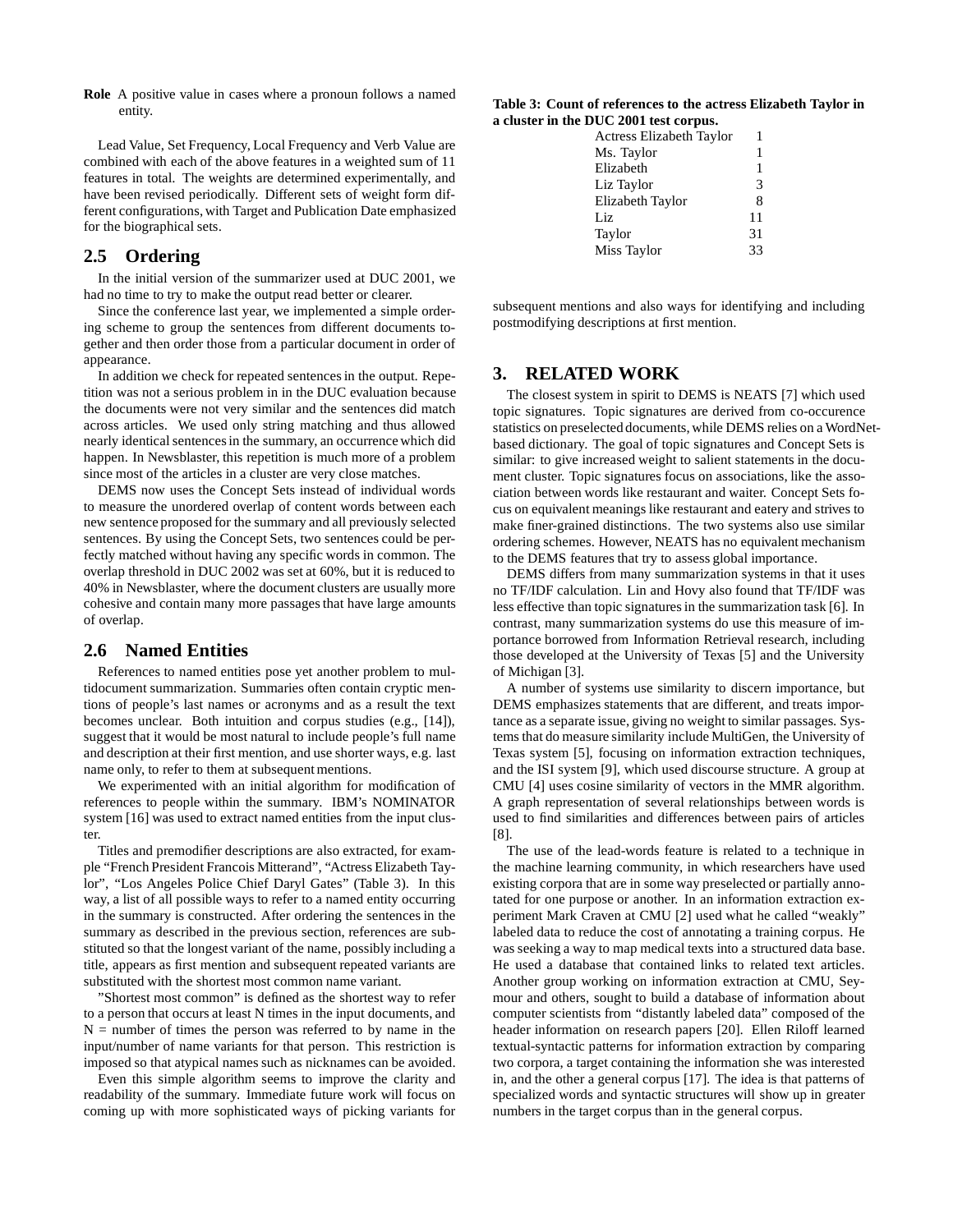**Table 4: Overall preferences of human judges for reordered and named-entity substitution.**

| modified     | 48% |
|--------------|-----|
| non-modified | 13% |
| no pref      | 39% |

**Table 5: Breakdown of judges opinions.**

|               | <i>overall readability</i> | ordering | references |
|---------------|----------------------------|----------|------------|
| modified      | 60%                        | 78%      | 38%        |
| non-modified  | 0%                         | 0%       | $0\%$      |
| no preference | 40%                        | $22\%$   | 62%        |

# **4. EVALUATION**

# **4.1 At DUC**

Our system was evaluated at DUC 2001. Figure 3 and Figure 4 show precision and recall respectively, compared with the averages of all automated systems. The systems were measured against a human-written summary for each cluster. The DEMS system scores are shown in both bar graphs in black and the average of all systems in white. Both charts list the sets in ascending order of the average score to try to reflect a rough scale of difficulty.

In an earlier analysis of the results, we found that either the sets or the human-summaries or the evaluators' judgments varied considerably [10]. In that analysis, the Columbia system was among the four top systems, which all performed in a relatively narrow range. The DUC organizers did not assign any kind of overall score to the participants.

# **4.2 After DUC**

We carried out a post-DUC evaluation to determine whether the changes in presentation that we made to DEMS improved summary quality. The ten top-scoring summaries produced by DEMS for the DUC competition were chosen, the proposed ordering and name substitutions performed and the resulting pairs were given to human judges to assess. Results show that ordering considerably improves the summaries' quality. Named entity substitution also led to improvements, though they made smaller difference.

Three human judges were asked to compare the pairs of modified and non-modified text and to say which one they prefer in terms of 1) overall readability 2) ordering 3) references to people. The judges had the option to either express a preference to a text or state that the two variants are equal. The study was done on 200 word summaries. The overall distribution of preferences is shown in Table 4.

Since we did not define any criteria for good readability, good ordering or appropriate reference sequences, each human used his/her own understandingand the results suggest that those vary substantially– only in 27% of the cases did the opinions of the three judges coincide.

For each question, the majority answer was taken as final; that is, if two humans agreed in a judgment, that was taken as a final judgment for the text. Since there were three choices, the possibility existed that final judgment could not be reached because each human chose a different answer. This happened twice for judgments about references, once for ordering judgments and zero times for overall readability. These facts reveal which assessments are more difficult to make (slight errors in the substitution algorithm can cause disagreement). Table 5 shows the distribution of preferences according to majority opinion.

Even though the experiment was relatively small, it allows us to draw some useful conclusions. First, it shows that even simple methods can improve the quality of the summary and this suggests that it's reasonable to look for ways to assess summaries not only based on content, but also on the basis of readability and naturalness of the text characteristics.

The benefit from name substitution is not immediately evident. There are two major reasons for that – even though the strategy is very sensible in theory, in practice two problems might arise. a) Not all summaries contain (many) names and thus it's not possible to apply substitutions. b) Errors might be introduced in the summary by the substitution algorithms because of occasional errors in the named entity recognition output. In order to get a better sense of the utility of the approach, we applied it on the entire 2001 DUC corpus, both training and testing, totaling 60 sets. Then we manually examined the substitutions suggested by the algorithm for all 60 summaries. We defined the notion of "good substitution" as a substitution of one of the following kinds—1) first mention is a last name, and full name and title are available 2) first mention is a last name and full name is available 3) first mention is an acronym and full name is available 4) full name is used after the first mention and it can be substituted with last name only. Substitutions were possible in 35 of the sixty summaries; a total of 83 good substitutions were suggested, 49 of which involved first mentions and 18 problematic substitutions were proposed.

### **5. CONCLUSION AND FUTURE WORK**

Overall we were pleased with the results, since DEMS was built in about a month. We began work only after reviewing the DUC training sets, when we found that most of the clusters were too diverse for MultiGen, which had been in development for five years. We are planning improvements along a number of broad areas:

- Categorization of the document clusters. The clusters of articles both in the DUC evaluations and those collected in the Newsblaster system are quite varied, and we need a finergrained analysis of the relationship between the member articles than we are currently using. The weights for all the features can be easily set automatically once we determine the kind of set we are dealing with. If the set is centered around a person, more weight can be given to sentences which mention that person. If the set is extremely diverse, like a group of articles about different events of the same kind, like volcanoes or political assassinations, more emphasis can be given to global importance while no attention need be paid to publication date.
- Improvement of Concept Sets. We are planning to examine additional ways to refine the data in WordNet and to discover a method for adding new links between less common words. Although we have not conducted an evaluation of the Sets, it is clear that we frequently fail to group words that are in fact linked in the text, and at the same time inappropriate words are added to various sets. Ultimately, the solution would be a comprehensive system to resolve all nominal references in order to get an accurate count of the frequency of a concept in a document. Since we are dealing with sets of documents, the co-reference system would have to be able to operate across the documents.
- We are expanding our rewriting component and will eventually deploy a full-scale text generation capability to the system. The final shaping of the summary is a difficult problem for the kind of diverse document clusters that DEMS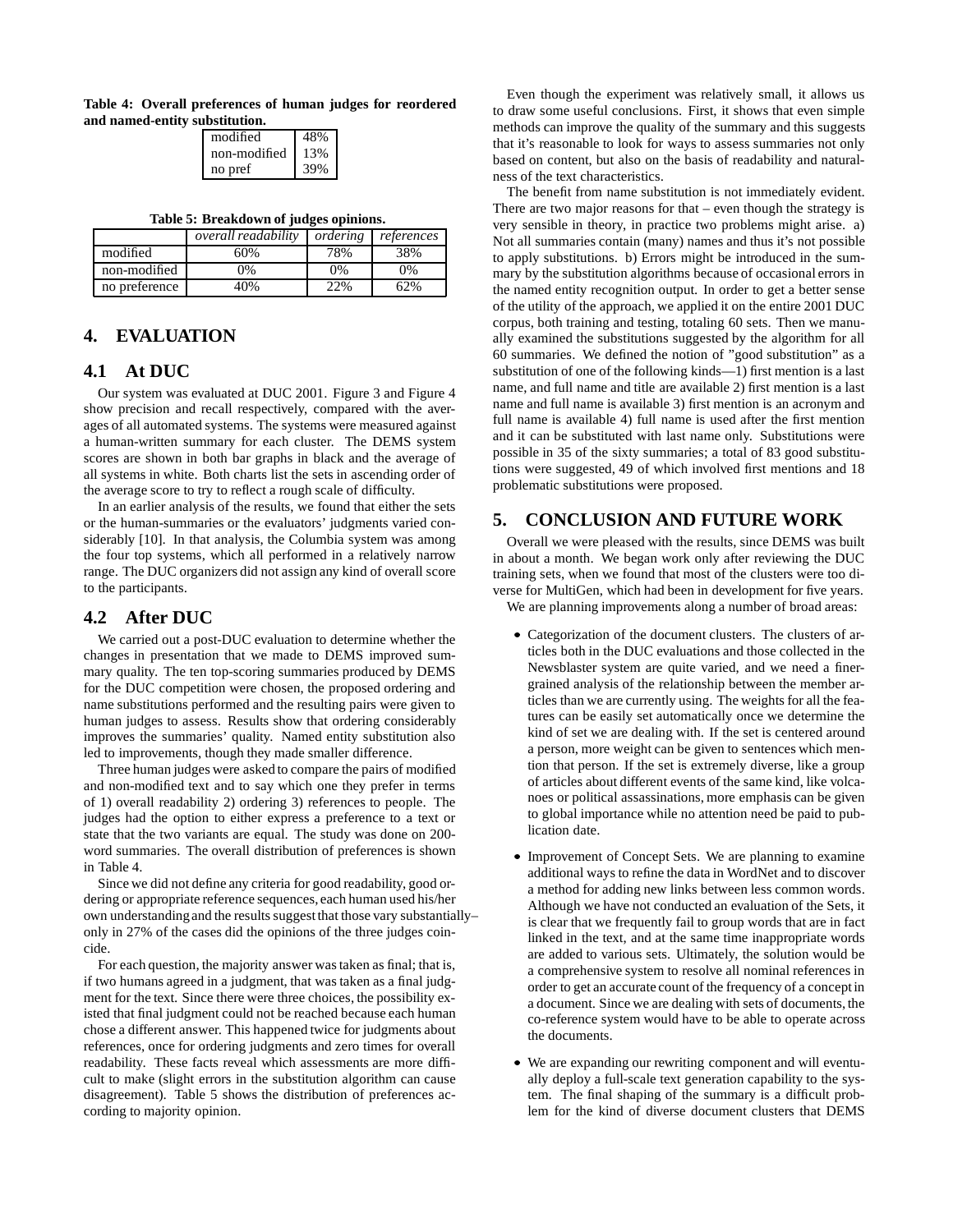

deals with. Since the sentences across documents do not align well, DEMS cannot use an approach like that of Multi-Gen, which cuts and pastes similar phrases from sentences that cover the same ground. We are exploring alternative approaches to rewriting in this context.

 Ultimately we will add a module to highlight new information, as well as other contrasts, such as different perspectives, between documents.

# **6. REFERENCES**

- [1] J. Allan, R. Gupta, and V. Khandelwal. Temporal summaries of news topics. In *Proceedings of the ACM-SIGIR Conference*, 2001.
- [2] M. Craven. Learning to extract relations from medline. In *AAAI-99 Workshop on Machine Learning for Information Extraction*, 1999.
- [3] H. J. Dragomir R. Radev and M. Budzikowska. Centroid-based summarization of multiple documents: sentence extaction, utility-based evaluation and user studies. In *Proceedings of ANLP/NAACL-2000 Workshop on Automatic Summarization*, 2000.
- [4] J. Goldstein, V. Mittal, J. Carbonell, and M. Kantrowitz. Multi-document summarization by sentence extraction. In *Proceedings of ANLP/NAACL-2000 Workshop on Automatic Summarization*, 2000.
- [5] S. Harabagiu, D. Moldovan, P. Morarescu, F. Lacatusu, R. Mihalcea, V. Rus, and R. Girju. Gistexter: A system for summarizing text documents. In *Proceedings of the Document UnderstandingConference (DUC01)*, 2001.
- [6] C.-Y. Lin and E. Hovy. The automated acquisition of topic signatures for text summarization. In *Proceedings of the 18th Annual International Conference on Computational Linguistics*, 2000.
- [7] C.-Y. Lin and E. Hovy. Neats: A multidocument summarizer. In *Proceedings of the Document UnderstandingConference (DUC01)*, 2001.
- [8] I. Mani and E. Bloedorn. Multi-document summarization by graph search and matching. In *Proceedings, American Association for Artificial Intelligence 1997*, 1997.
- [9] D. Marcu. Discourse-based summarization in duc-2001. In *Proceedings of the Document UnderstandingConference (DUC01)*, 2001.
- [10] K. McKeown, R. Barzilay, D. Evans, V. Hatzivassiloglou, B. Schiffman, and S. Teufel. Columbia multi-document summarization: Approach and evaluation. In *Proceedings of the Document UnderstandingConference (DUC01)*, 2001.
- [11] K. McKeown, J. Klavans, V. Hatzivassiloglou, R. Barzilay, and E. Eskin. Towards multidocument summarization by reformation: Progress and prospects. In *Proceedings of American Association for Artificial Intelligence 1999*, 1999.
- [12] K. R. McKeown, R. Barzilay, D. Evans, V. Hatzivassiloglou, J. L. Klavans, C. Sable, B. Schiffman, and S. Sigelman. Tracking and summarizing news on a daily basis with columbia's newsblaster. In *Proceedings of the Human Language TechnologyConference*, 2002.
- [13] G. A. Miller, R. Beckwith, C. Fellbaum, D. Gross, and K. J. Miller. Introduction to WordNet: An on-line lexical database. *International Journal of Lexicography (special issue)*, 3(4):235–312, 1990.
- [14] M. Poesio and R. Vieira. A corpus-based investigation of definite description use. *Computational Linguistics*, 24(2):183–216, 1998.
- [15] L. Rau, R. Brandow, and K. Mitze. Domain-independent summarization of news. In *Summarizing Text for Intelligent Communication*, 1994.
- [16] Y. Ravin, N. Wacholder, and M. Choi. Disambiguation of proper names in text. In *Proceedings of the 17th Annual ACM-SIGIR Conference*, 1997.
- [17] E. Riloff. Automatically generating extraction patterns from untagged text. In *Proceedings of the 13th National Conference on Artificial Intelligence*, 1996.
- [18] B. Schiffman. Building a resource for evaluating the importance of sentences. In *Proceedings of the Third Annual Conference on Language Resources and Evaluation*, 2002.
- [19] B. Schiffman, I. Mani, and K. J. Concepcion. Producing biographical summaries: Combining linguistic knowledge with corpus statistics. In *Proceedings European Association for Computational Linguistics 2001*, 2001.